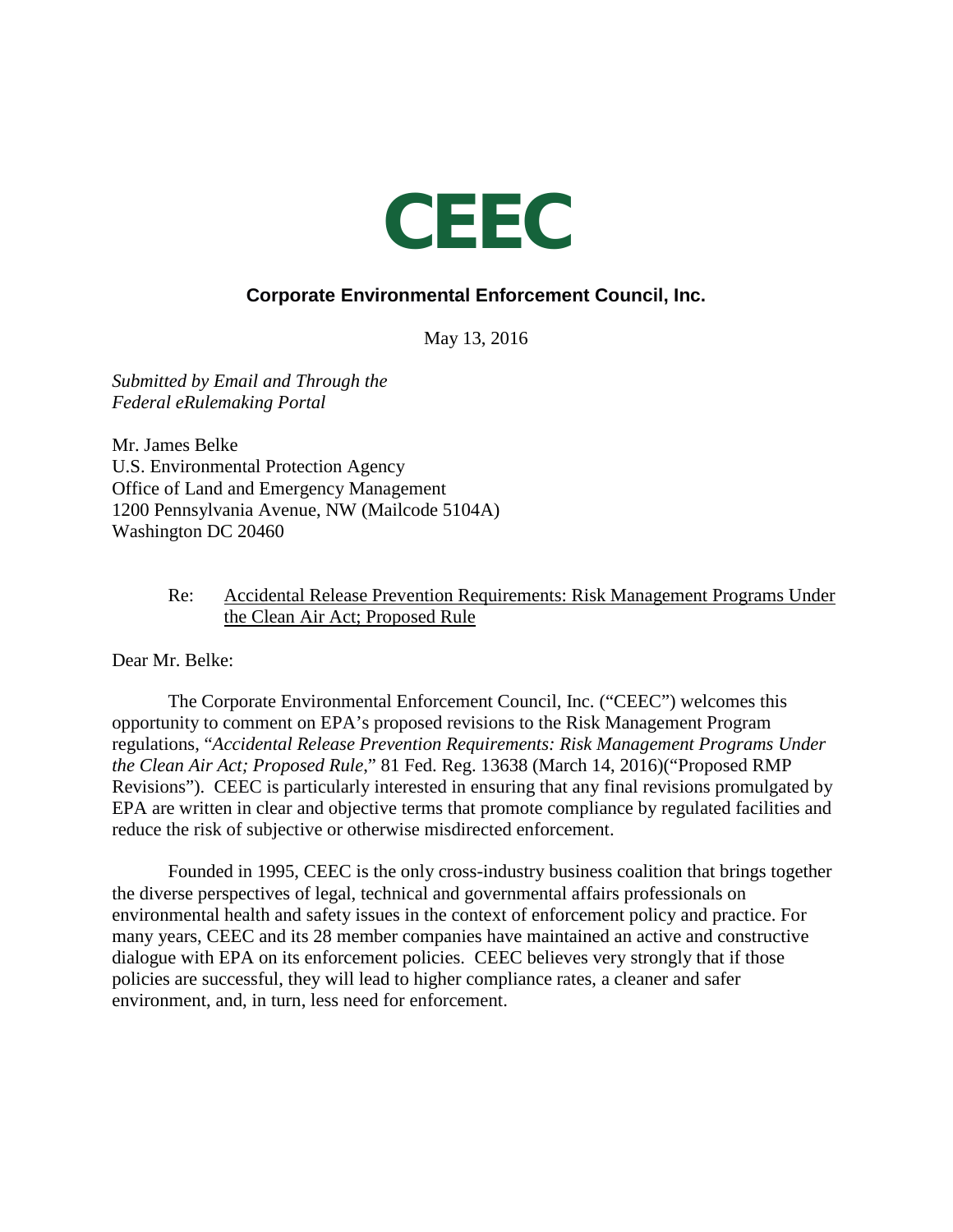### **1. Third-Party Compliance Audits.**

Compliance audits are required under the existing RMP rules but regulated facilities are allowed to do self-audits. EPA is now proposing to require independent third-party audits in certain circumstances, including after an accident or a finding of significant non-compliance by an implementing agency for stationary sources with RMP Program 2 or 3 processes. *See* proposed 40 CFR §§ 68.58(f), 68.59, 68.79(f) and 68.80.

CEEC respectfully submits that both the rationale and the triggers for requiring thirdparty audits are misplaced. Even worse, we believe that the requirement will lead to inferior results due to unnecessary and counter-productive auditor competency requirements. We are also concerned that EPA's proposed audit reporting and implementation requirements will stymie the kinds of internal checks-and-balances that are necessary for effective corporate environmental compliance assurance programs.

## a. CEEC disagrees with EPA's rational for requiring third-party audits

EPA advances several reasons for requiring third-party audits, including: (1) self-auditing may be insufficient to prevent accidents, (2) poor compliance audits are a contributing factor in the severity of past chemical accidents, and (3) self-auditing is more likely to yield lenient or biased audit results. *See* 81 Fed. Reg. at 13654-13658.

CEEC respectfully disagrees with EPA's rationale. Self-auditing is a core component of an effective compliance program and, as EPA has long recognized, "reflects due diligence in preventing, detecting and correcting violations." *See "EPA Incentives for Self-Policing: Discovery, Disclosure, Correction and Prevention of Violations*," 65 Fed. Reg. 19618 (April 11, 2000) ("EPA Audit Policy"). The EPA Audit Policy makes no meaningful distinction between self-audits and third-party audits. Indeed, for over 20 years, EPA has promoted – and indeed incentivized – self-audits to detect and correct violations across all environmental regulatory programs. We know of no basis to deviate from that long-standing approach for the Proposed RMP Revisions.

If EPA is concerned about poor-quality self-audits or bad actors, EPA has ample authority to pursue third-party audits in particular enforcement proceedings, as it has done from time to time in the past. *See* 81 Fed. Reg. at 13655 (citing examples where EPA has required third-party audits in enforcement settlement agreements). The occasional need for enforcement should not serve as the basis for across-the-board rule revisions. Otherwise, EPA will be penalizing the overwhelming number of good actors who have dutifully complied with the compliance audit requirements of the existing RMP rule.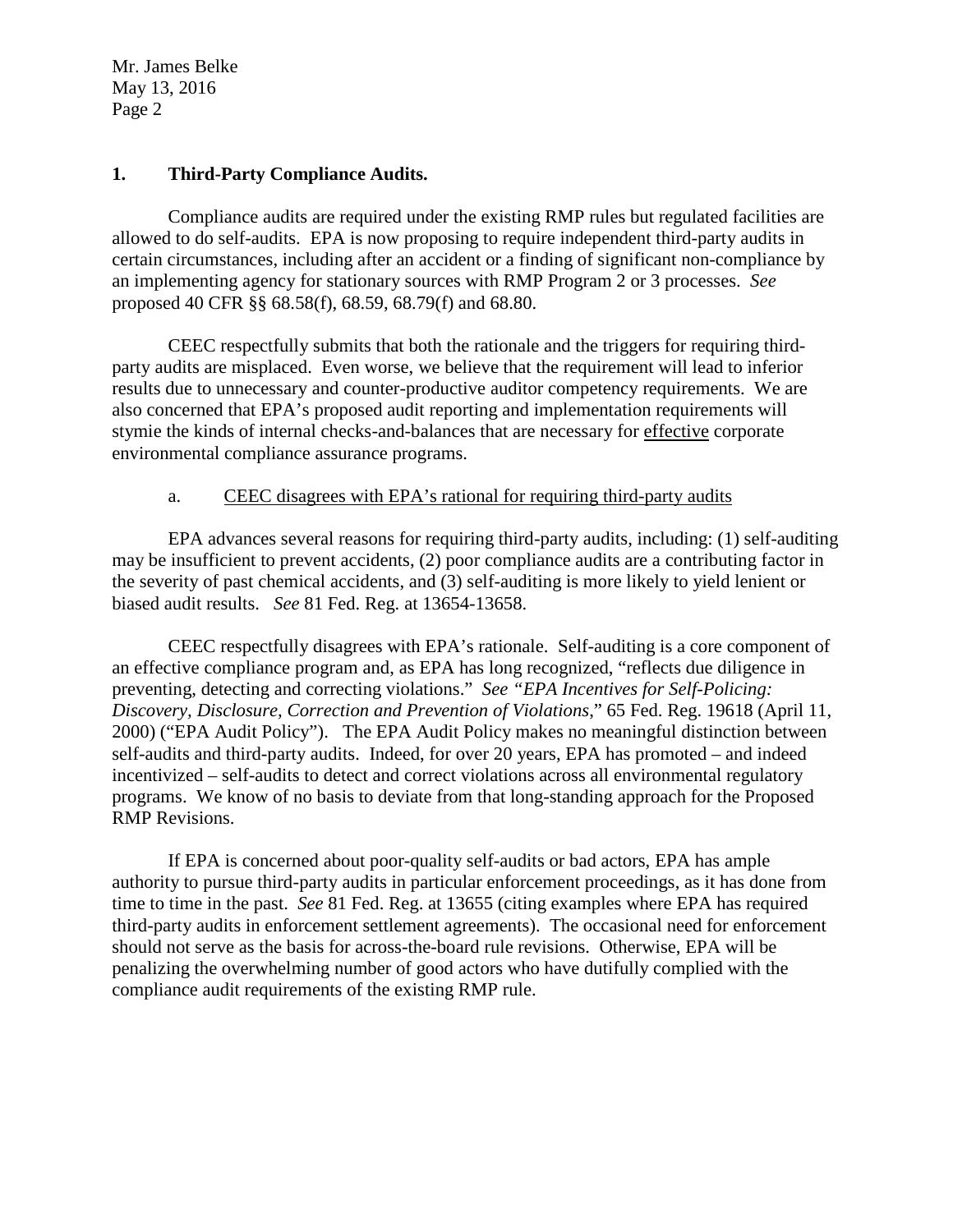## b. Proposed triggers for requiring third-party audits is misplaced

Among the triggers for a third-party audit in the Proposed RMP Revisions is an accidental release from a covered process at a regulated facility that resulted in deaths, injuries, or significant property damage onsite, or known offsite deaths, injuries, evacuations, sheltering in place, property damage, or environmental damage. CEEC believes that EPA's focus on thirdparty auditing in this scenario is misplaced. After an accidental release of this nature, EPA should focus first and foremost on the regulatory requirements for incident investigation and response, since these are the activities that are most likely to mitigate both the severity of the incident and the potential for recurrence. Auditing certainly has its place in a facility's RMP program and may be a valuable lens through which to evaluate compliance before, during and/or after an accidental release. But auditing is secondary to incident investigation and response, and EPA's proposed trigger for third-party auditing in this particular context appears to be a *non sequitur*.

The other trigger for a third-party audit in the Proposed RMP Revisions is the decision of an implementing agency to require one based on a regulated facility's non-compliance with the RMP program. As described above, CEEC understands and accepts that third-party audits can be an appropriate component of an enforcement settlement agreement, particularly where the enforcement proceeding is based, at least in part, on a defendant's required but deficient selfauditing in the past. Importantly, however, those proceedings include due process safeguards that protect defendants from the unilateral and precipitous imposition of third-party auditing requirements. The Proposed RMP Revisions contain no similar safeguards. Instead, they are written to allow an implementing agency to immediately require a third-party audit, regardless of whether the regulated facility has received proper notice of its alleged non-compliance or an opportunity to contest those allegations. This improperly short-cuts the enforcement process and raises serious due process concerns.

# c. EPA's auditor competency requirements run contrary to the Agency's stated goals.

Drawing from its unsupported concerns about leniency and/or bias in self-audits, EPA proposes a number of unprecedented new "competency" requirements for third-party auditors. Some of these requirements are perfectly sensible, like requiring auditors to be knowledgeable with relevant regulatory requirements, experienced with the source and process(es) being audited, trained or certified in proper auditing techniques, and impartial when performing their audit activities. But other requirements do more harm than good.

Under the "competency requirements," EPA proposes to require a licensed Professional Engineer ("PE") on the audit team. But there is nothing about a licensed PE that makes him/her uniquely qualified or valuable for RMP auditing purposes. Indeed, depending on the specific source and process(es) being audited, a licensed PE may be no more qualified or valuable than a chemist, chemical engineer, certified hazardous materials professional or any of a number of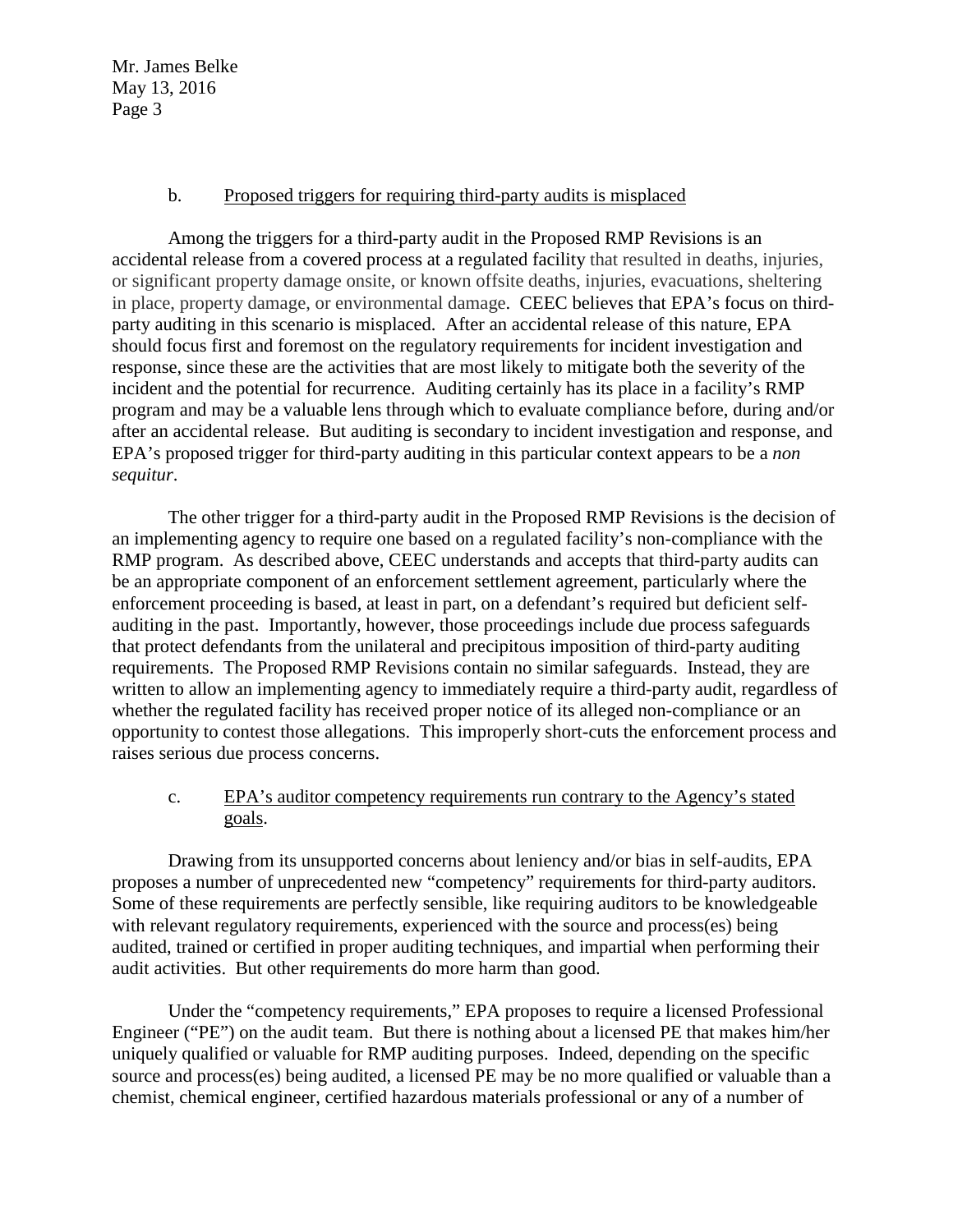other professional qualifications, many of which are licensed, certified and/or bound by standards of professional ethics equivalent to those of licensed PEs.

Under the "independence and impartiality requirements," EPA proposes to exclude auditors that have worked at or for the facility in the past 3 years, or that will work at or for the facility within 3 years after the audit is completed. These requirements effectively prohibit the use of "first party" or "second party" auditors due to their past, present or future connection to the facility, notwithstanding the fact that this connection may make the auditor uniquely qualified to conduct the most rigorous and effective audit (*e.g.*, based on knowledge and familiarity with the particular facility, its practices, operations and procedures). The requirements will also be very difficult to monitor and enforce, given how often auditors move from one consulting company to another, or those companies merge or otherwise change hands. Rather than allowing facilities to select the most knowledgeable auditors, EPA is essentially forcing facilities to select auditors that know the least about their source and process(es). In this respect, EPA's interest in "independence and impartiality" actually undermines EPA's goals for more rigorous and effective audits and corrective/preventive actions (especially where companies work with their auditors to evaluate implementation alternatives and help implement corrective actions).

## d. EPA's audit reporting and implementation requirements conflict with effective compliance assurance programs.

EPA proposes to require third-party auditors to submit their audit reports to the implementing agency at the same time, or before, they provide their report to the facility. The facility then has up to 90 days (but not longer) to prepare and submit a findings response report to the agency that includes corrective actions and a schedule for their implementation. None of the reports associated with the audit may be treated as privileged attorney-client communications or attorney work product, even if that is precisely what they are (*i.e.*, conducted by or through attorneys for the purposes of providing legal advice or preparing for litigation). And all of the reports related to corrective actions and schedules must be immediately provided, in full, to the audit committee of the company's board of directors, or other comparable committee. These requirements run contrary to the following, well-established auditing practices.

First, even the best auditors occasionally make mistakes in their audits and written findings based, for example, on misunderstandings of law, case decisions interpreting the law, application of the law to the particular facts and circumstances at any given facility, or even a simple scrivener's error documenting what they saw. For this reason, it is essential that facilities have an opportunity for an arms-length back-and-forth with the audit team (whether internal or external) before an audit report is finalized or shared externally.

Second, in many cases, as part of that back-and-forth, attorneys are involved to provide advice on the law and how it applies to the facts. Without the involvement of attorneys, critical issues of legal interpretation can be missed altogether, leading to audit outcomes that are wrong, misdirected, or both. Overriding legal privileges by regulation is bad policy. It also conflicts with EPA's long-standing willingness not to erode such privileges in the auditing context.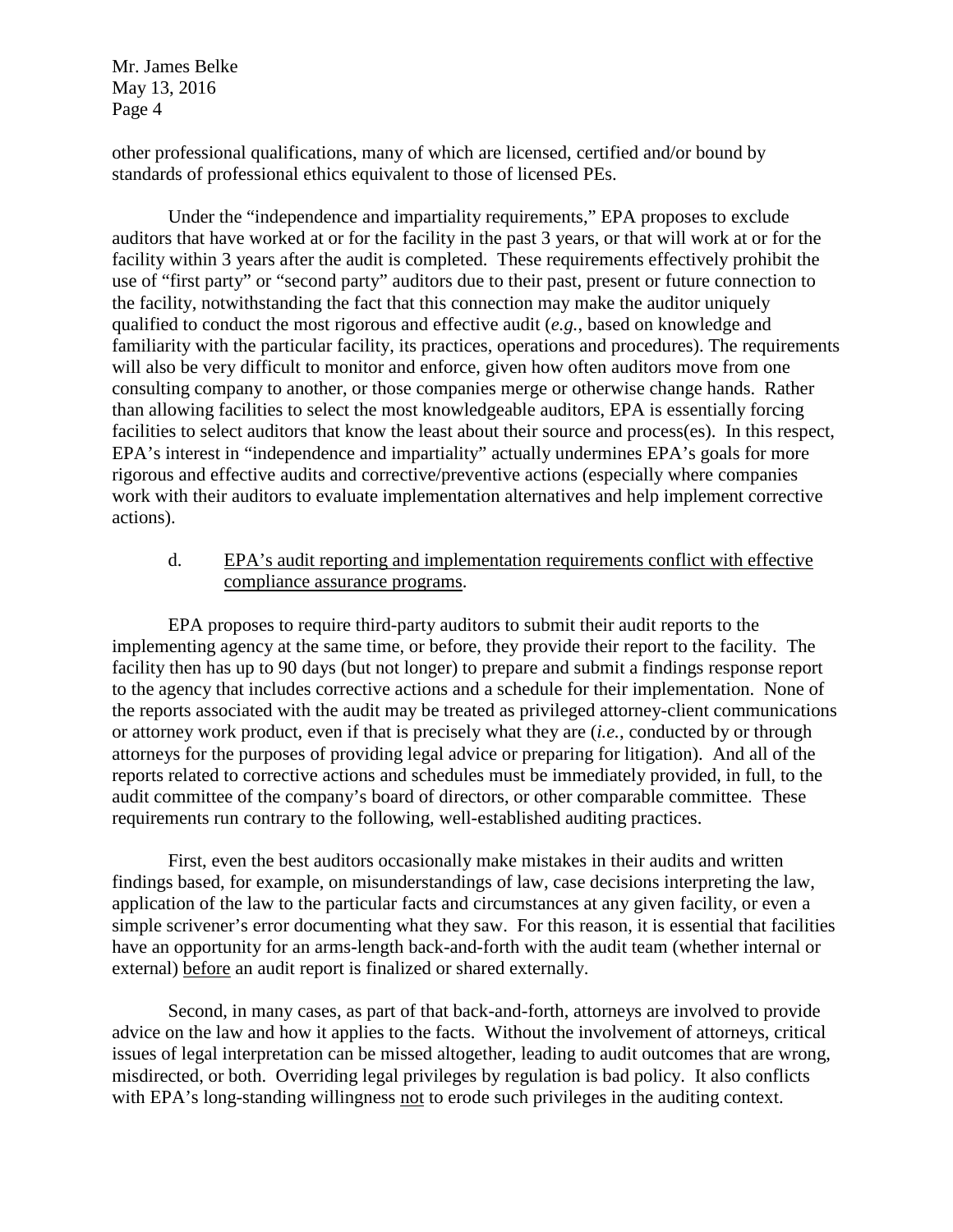Third, the best audits rarely treat the underlying findings in a vacuum wholly removed from implementation. For this reason, it is common for audit teams to present findings and recommended corrective actions together, so that plans for corrective and preventive actions can be vetted and deployed simultaneously with the review and vetting of the underlying findings.

Fourth, while appreciating the value of close cooperation and engagement between regulated facilities and their implementing agencies, audit reports are not commonly part of the back-and-forth; nor should they be. They are not written for the agencies. Instead, they are written for the regulated facilities in order to help them prevent, detect and deter violations. Often, facilities choose to discuss and share information on violations and corrective actions with relevant agencies, but EPA's proposal would turn this choice into a mandate, with overlyprescriptive requirements for what, how and when to report.

Finally, while one of the hallmarks of an effective compliance program is to have a governing body (*e.g.*, board of directors) that is knowledgeable about the content and operation of the compliance program and exercises reasonable oversight with respect to the implementation and effectiveness of the compliance program, such knowledge and oversight do not require (and indeed may be undermined by) the review of full-blown audit-related reports. Many high functioning and effective corporate compliance programs typically require high level reporting of compliance issues to the board (*e.g.*, using summaries rather than full-blown reports). This enables the board to quickly hone in on specific compliance issues without being distracted or burdened by the minutiae that audit-related reports typically contain. Summaries of RMP audits, along with summaries of the suite of other audits that most companies conduct (*e.g.*, in other compliance areas), enable governing boards to focus on trends and any patterns of weakness that need to be addressed. This higher level review is both more efficient and effective for governance purposes. Whether the board of a particular company is inclined to dig into a full-blown report, as opposed to a high level summary, is a question of corporate culture – neither option is necessarily better or worse than the other, so EPA should not dictate one to the exclusion of the other.

## **2. Agency Coordination Under Executive Order 13650.**

The Proposed RMP Revisions were prompted by Executive Order 13650, "Improving Chemical Facility Safety and Security." Other federal agencies, including OSHA and DHS, are also undertaking or planning to undertake rulemakings as a result of the Executive Order. Due to inherent and inextricable linkages between many of these rulemakings, it is essential that the agencies coordinate their actions, including the timing of their proposals and public comment periods. EPA has essentially "jumped the gun" by issuing its proposal before giving other agencies a chance to confirm and coordinate their plans.

By way of example, EPA now proposes to require compliance audits for each covered process every three years. *See* proposed 40 CFR § 68.58. This means that if a facility has 15 covered processes, it must audit every process for every RMP element every three years, even if many of the RMP elements apply facility-wide and do not vary process by process (*e.g.*,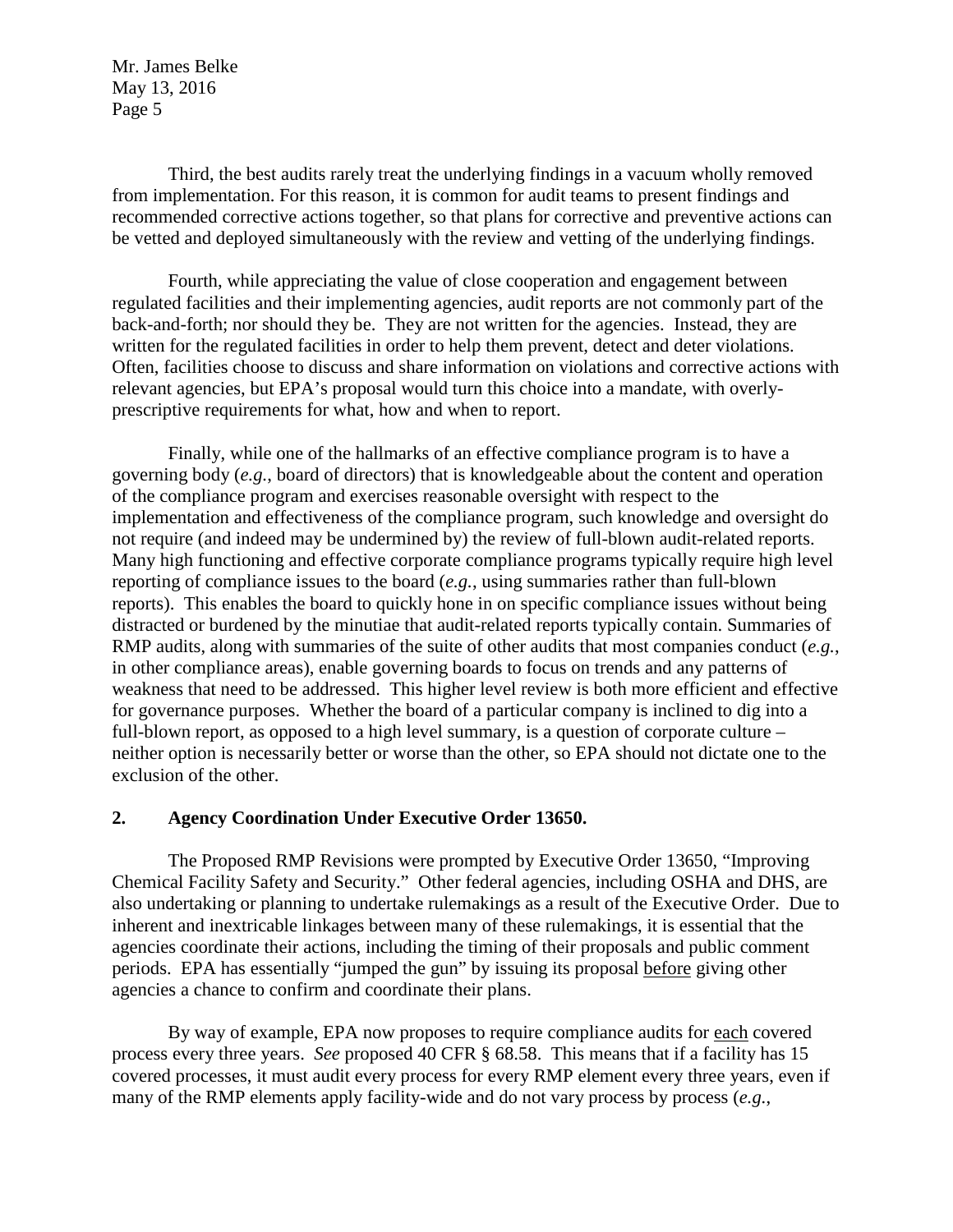management of change procedures). EPA's proposal marks a dramatic change from longstanding EPA and OSHA practice allowing facilities with more than one covered process to use "representative unit sampling" to better focus the audit and allow for a "deeper dive" into compliance. By deviating from a shared practice of the two agencies, EPA presents regulated facilities with the challenge of overlapping but different audit requirements, increasing the regulatory burden (not to mention the risk of conflicting compliance obligations) without any demonstrated improvement to chemical facility safety, and exacerbating the risk of confusion and non-compliance. At a minimum, EPA and OSHA need to remain aligned on core aspects of the RMP/PSM program.

EPA has also decided not to address ammonium nitrate in the Proposed RMP Revisions, even though OSHA is currently considering whether ammonium nitrate should be added to the list of chemicals subject to the PSM standard, and DHS is currently considering potential modifications to its CFATS regulation that may affect the screening levels for ammonium nitrate. The lack of coordination by EPA on this issue is particularly striking since the ammonium nitrate explosion at the West Fertilizer facility in West, Texas was a key impetus for Executive Order 13650.

In addition, EPA has proposed to revise its definition of "catastrophic release" in a manner that intrudes on the authority that Congress delegated to OSHA through the Clean Air Act amendments of 1990. Rather than limit its definition to releases *from* a regulated facility, EPA's proposal now captures impacts (including injuries) *within* the regulated facility, essentially usurping OSHA's jurisdiction and authority.

In some cases, the decisions of the other federal agencies will have a direct impact on RMP compliance, even if EPA takes no action whatsoever. For example, in June 2015, OSHA issued a revised interpretation of its PSM retail exemption. As a consequence, some chemical distributors are no longer exempt from PSM and, in turn, are now subject to RMP Program 3 requirements (whereas before, most were covered under RMP Program 2). This example highlights the importance of the agencies acting in a coordinated manner, so that "all of the cards" are on the table" for regulated stakeholders to consider in commenting on rulemakings and, perhaps even more importantly, planning for compliance.

As another example, EPA is proposing to use and define the term "feasible" in the context of Inherently Safer Technology. But EPA acknowledges that OSHA is unwilling and/or unable to adopt the same definition under the PSM standard. *See* 81 Fed. Reg. at 13667 col. 3. Given the substantial overlap between PSM and RMP, it is essential that the agencies use and abide by the same core definitions.

Congress specifically envisioned and directed coordination between EPA, OSHA and other federal agencies. *See*, *e.g.*, 42 U.S.C. 7412(r)(7)(D) ("In carrying out the authority of this paragraph, the Administrator shall consult with the Secretary of Labor and the Secretary of Transportation and shall coordinate any requirements under this paragraph with any requirements established for comparable purposes by the Occupational Safety and Health Administration or the Department of Transportation."). CEEC asks that EPA suspend any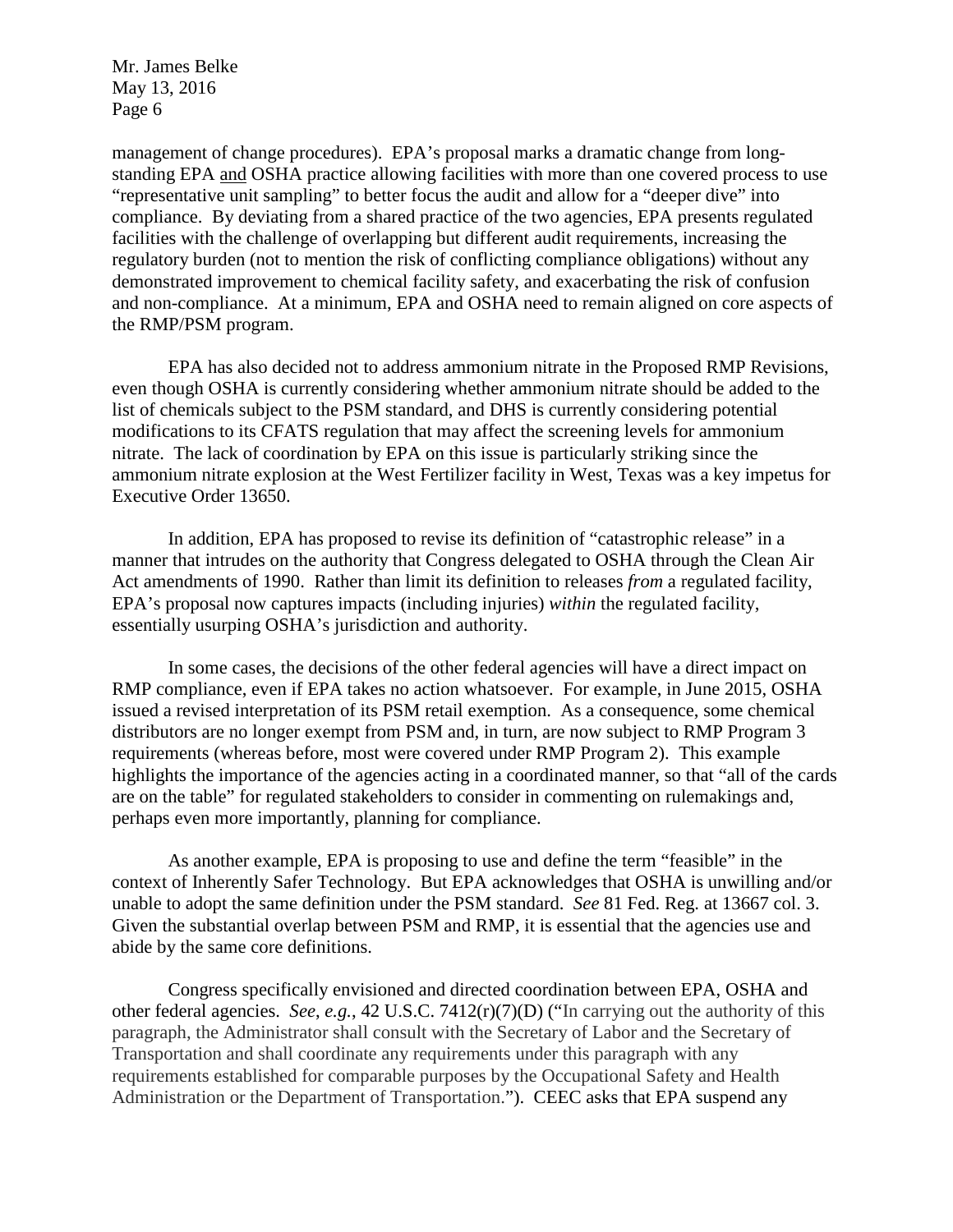further action on the Proposed RMP Revisions until it has coordinated its proposal with OSHA and DHS and conformed/curtailed its revisions commensurate with the requirements established for comparable purposes by those agencies.

# **3. Coordination with Local Emergency Response Agencies.**

The Proposed RMP Revisions call for enhanced coordination with local emergency planning and response organizations, but EPA fails to adequately address situations where those local bodies are not equipped to engage or coordinate, or are otherwise non-responsive.

For example, an all-volunteer local fire department may not have the staffing or resources to engage in joint drills or response exercises. Rather than mandating coordination across the board, EPA should consider an "upon request" or "as needed" approach that focuses on what the relevant local emergency planning and response organizations really want and need for emergency preparedness purposes.

As written, EPA's proposal would put the entire burden of coordination on the regulated facility, and the facility would bear the brunt and risk of enforcement even in situations where the facility attempted in good faith to coordinate with a non-responsive local emergency response agency. The facility's only alternative would be to develop and implement its own emergency response program, but doing so may be wholly unnecessary. Worse, it may force multiple facilities in the same jurisdiction to develop their own programs, wasting resources and creating risks of conflicting response plans that could be averted through sensible, "as needed" local coordination.

# **4. Public Access to Information.**

Under the Proposed RMP Revisions, regulated facilities are required to provide extensive information to the public in an easily accessible manner (such as a public website), including chemical hazard information for all regulated processes, safety data sheets for all regulated substances, accident history information (including operational and process changes made in response to releases), emergency response information, and summaries of response exercises. *See* proposed 40 CFR § 68.210. CEEC recognizes that there is both conceptual and practical value in keeping the public informed about chemical facility safety and security *if and when* such information aids in preventing accidents or reducing potential harm, but the benefits of transparency must be carefully balanced against the serious risks of exploitation by terrorists, as well as disgruntled and/or former employees.

What EPA now proposes to be easily accessible to the public is, in effect, a roadmap for terrorists and other bad actors on vulnerabilities and opportunities to do harm. EPA proposes limited protections for "classified information" and "confidential business information," but these protections are inadequate to address the risks of exploitation and misuse. They also fail to address the challenges that local emergency response agencies will face attempting to safeguard classified and confidential information that they are required to receive under the Proposed RMP Revisions, and the risks to regulated facilities if those agencies are unwilling or unable to take